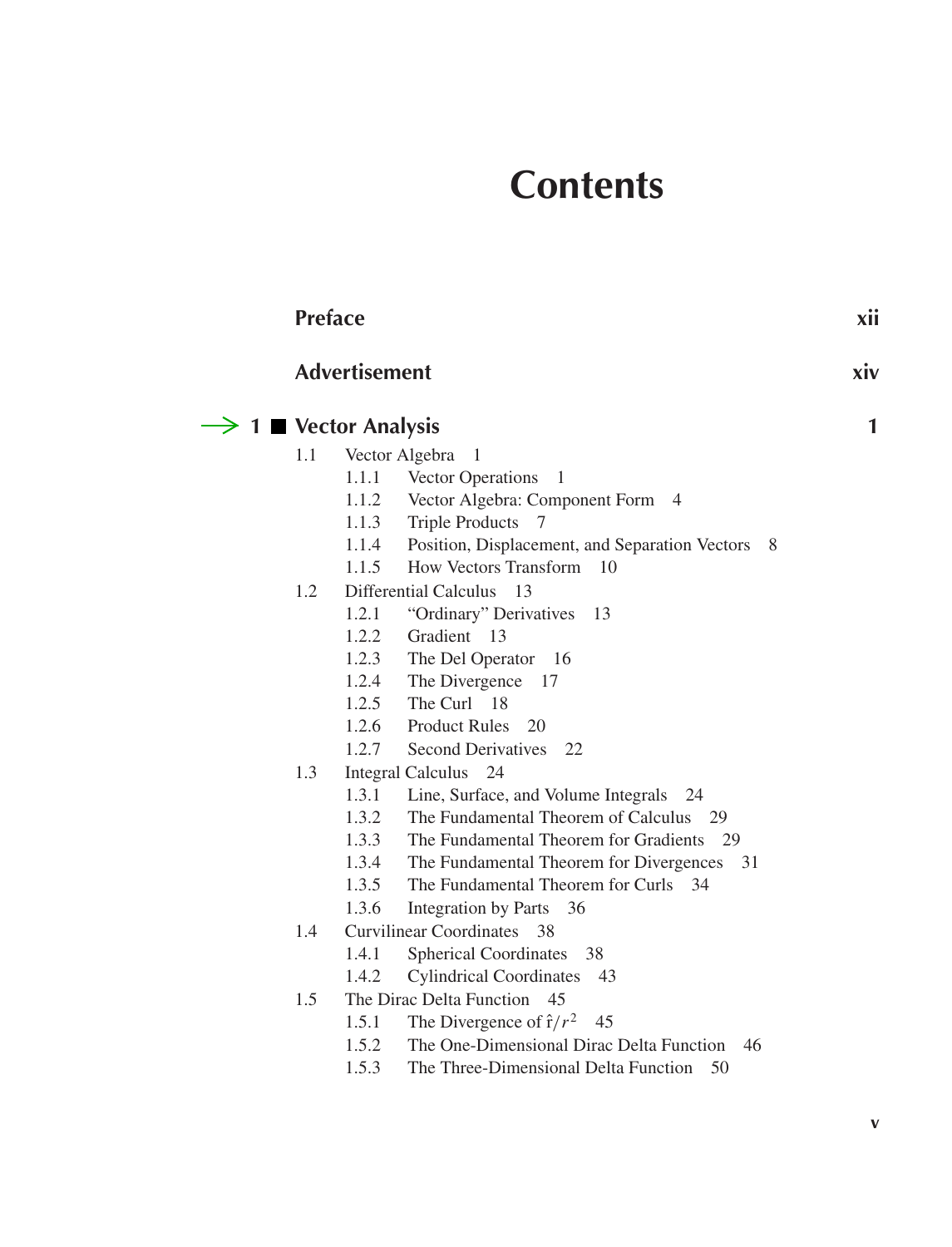**vi** Contents

- 1.6 The Theory of Vector Fields 52
	- 1.6.1 The Helmholtz Theorem 52
	- 1.6.2 Potentials 53

# $\rightarrow$  2 **Electrostatics** 59

- 2.1 The Electric Field 59
	- 2.1.1 Introduction 59
	- 2.1.2 Coulomb's Law 60
	- 2.1.3 The Electric Field 61
	- 2.1.4 Continuous Charge Distributions 63
- 2.2 Divergence and Curl of Electrostatic Fields 66
	- 2.2.1 Field Lines, Flux, and Gauss's Law 66
	- 2.2.2 The Divergence of E 71
	- 2.2.3 Applications of Gauss's Law 71
	- 2.2.4 The Curl of E 77
- 2.3 Electric Potential 78
	- 2.3.1 Introduction to Potential 78
	- 2.3.2 Comments on Potential 80
	- 2.3.3 Poisson's Equation and Laplace's Equation 83
	- 2.3.4 The Potential of a Localized Charge Distribution 84
	- 2.3.5 Boundary Conditions 88
- 2.4 Work and Energy in Electrostatics 91
	- 2.4.1 The Work It Takes to Move a Charge 91
	- 2.4.2 The Energy of a Point Charge Distribution 92
	- 2.4.3 The Energy of a Continuous Charge Distribution 94
	- 2.4.4 Comments on Electrostatic Energy 96
- 2.5 Conductors 97
	- 2.5.1 Basic Properties 97
	- 2.5.2 Induced Charges 99
	- 2.5.3 Surface Charge and the Force on a Conductor 103
	- 2.5.4 Capacitors 105

### $\rightarrow$  3 **P**otentials 113

- 3.1 Laplace's Equation 113
	- 3.1.1 Introduction 113
	- 3.1.2 Laplace's Equation in One Dimension 114
	- 3.1.3 Laplace's Equation in Two Dimensions 115
	- 3.1.4 Laplace's Equation in Three Dimensions 117
	- 3.1.5 Boundary Conditions and Uniqueness Theorems 119
	- 3.1.6 Conductors and the Second Uniqueness Theorem 121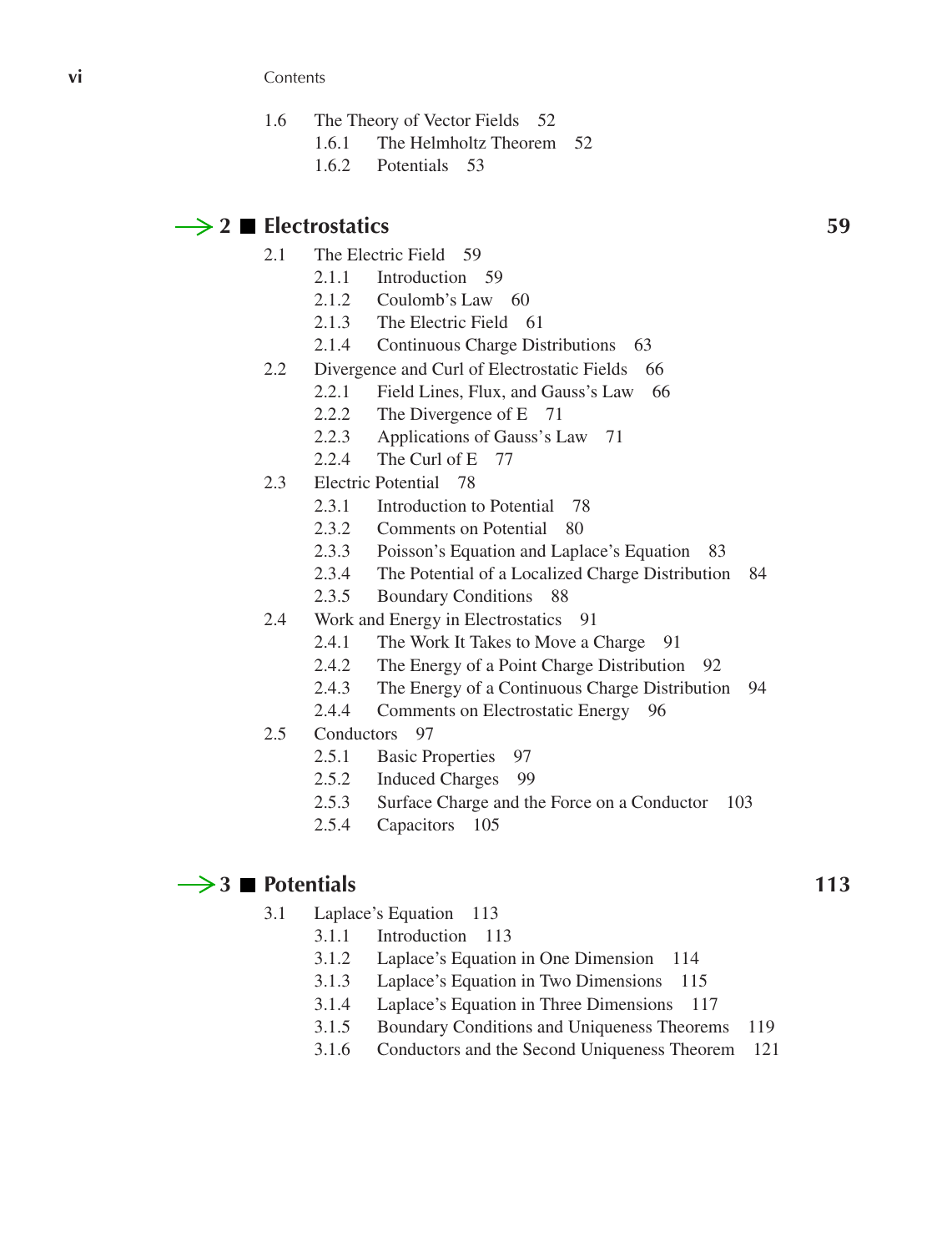Contents **vii**

- 3.2 The Method of Images 124
	- 3.2.1 The Classic Image Problem 124
	- 3.2.2 Induced Surface Charge 125
	- 3.2.3 Force and Energy 126
	- 3.2.4 Other Image Problems 127
- 3.3 Separation of Variables 130
	- 3.3.1 Cartesian Coordinates 131
	- 3.3.2 Spherical Coordinates 141
- 3.4 Multipole Expansion 151
	- 3.4.1 Approximate Potentials at Large Distances 151
	- 3.4.2 The Monopole and Dipole Terms 154
	- 3.4.3 Origin of Coordinates in Multipole Expansions 157
	- 3.4.4 The Electric Field of a Dipole 158

# $\rightarrow$  4 **Electric Fields in Matter** 167

- 4.1 Polarization 167
	- 4.1.1 Dielectrics 167
	- 4.1.2 Induced Dipoles 167
	- 4.1.3 Alignment of Polar Molecules 170
	- 4.1.4 Polarization 172
- 4.2 The Field of a Polarized Object 173
	- 4.2.1 Bound Charges 173
	- 4.2.2 Physical Interpretation of Bound Charges 176
	- 4.2.3 The Field Inside a Dielectric 179
- 4.3 The Electric Displacement 181
	- 4.3.1 Gauss's Law in the Presence of Dielectrics 181
	- 4.3.2 A Deceptive Parallel 184
	- 4.3.3 Boundary Conditions 185
- 4.4 Linear Dielectrics 185
	- 4.4.1 Susceptibility, Permittivity, Dielectric Constant 185
	- 4.4.2 Boundary Value Problems with Linear Dielectrics 192
	- 4.4.3 Energy in Dielectric Systems 197
	- 4.4.4 Forces on Dielectrics 202

### $\rightarrow$  5 **Magnetostatics** 210

- 5.1 The Lorentz Force Law 210
	- 5.1.1 Magnetic Fields 210
	- 5.1.2 Magnetic Forces 212
	- 5.1.3 Currents 216
- 5.2 The Biot-Savart Law 223
	- 5.2.1 Steady Currents 223
	- 5.2.2 The Magnetic Field of a Steady Current 224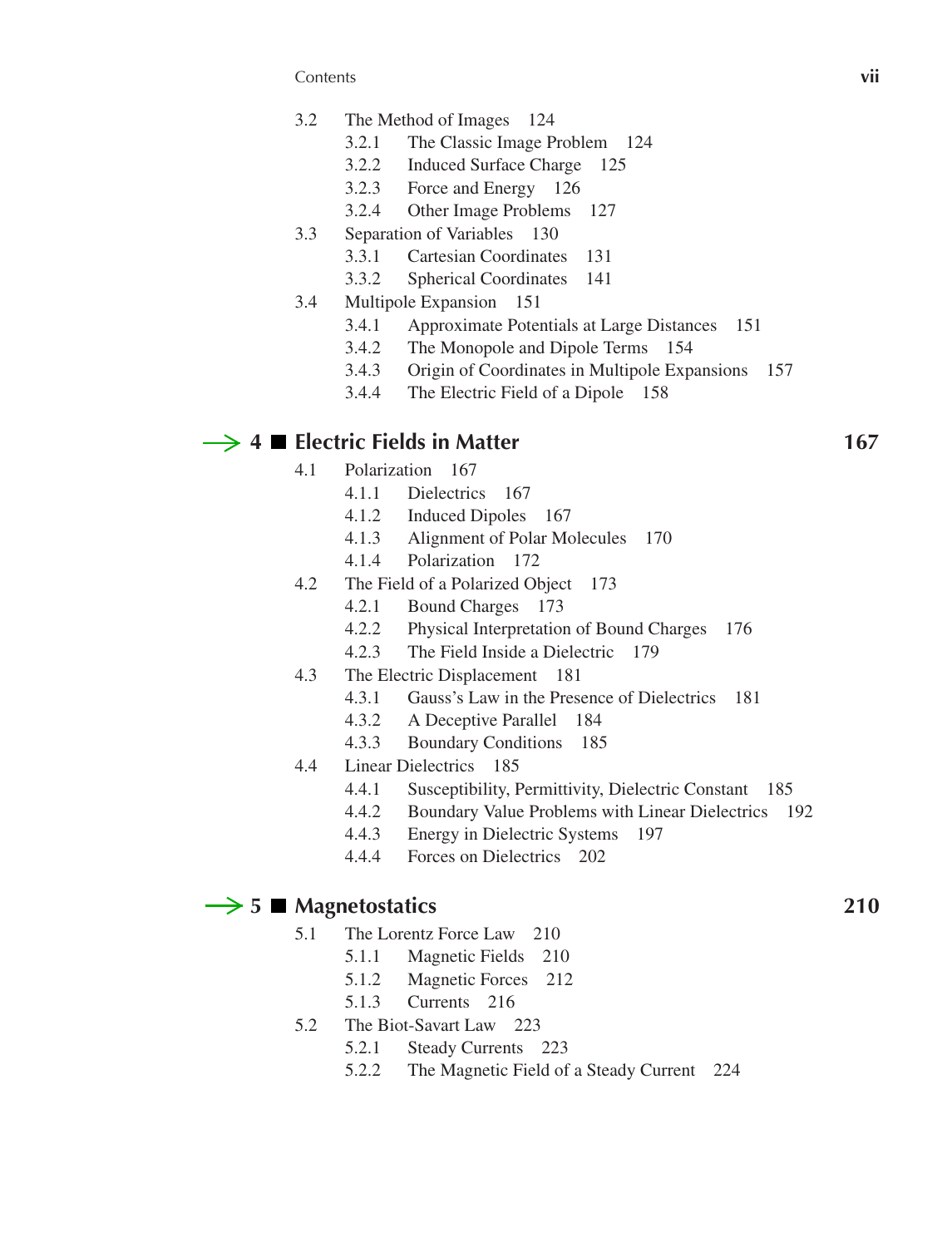**viii** Contents

- 5.3 The Divergence and Curl of B 229
	- 5.3.1 Straight-Line Currents 229
	- 5.3.2 The Divergence and Curl of B 231
	- 5.3.3 Ampère's Law 233
	- 5.3.4 Comparison of Magnetostatics and Electrostatics 241
- 5.4 Magnetic Vector Potential 243
	- 5.4.1 The Vector Potential 243
	- 5.4.2 Boundary Conditions 249
	- 5.4.3 Multipole Expansion of the Vector Potential 252

# **6 Magnetic Fields in Matter 266**

- 6.1 Magnetization 266
	- 6.1.1 Diamagnets, Paramagnets, Ferromagnets 266
	- 6.1.2 Torques and Forces on Magnetic Dipoles 266
	- 6.1.3 Effect of a Magnetic Field on Atomic Orbits 271
	- 6.1.4 Magnetization 273
- 6.2 The Field of a Magnetized Object 274
	- 6.2.1 Bound Currents 274
	- 6.2.2 Physical Interpretation of Bound Currents 277
	- 6.2.3 The Magnetic Field Inside Matter 279
- 6.3 The Auxiliary Field H 279
	- 6.3.1 Ampère's Law in Magnetized Materials 279
	- 6.3.2 A Deceptive Parallel 283
	- 6.3.3 Boundary Conditions 284
- 6.4 Linear and Nonlinear Media 284
	- 6.4.1 Magnetic Susceptibility and Permeability 284
	- 6.4.2 Ferromagnetism 288

# $\rightarrow$  **7** ■ Electrodynamics 296

- 7.1 Electromotive Force 296
	- 7.1.1 Ohm's Law 296
	- 7.1.2 Electromotive Force 303
	- 7.1.3 Motional emf 305
- 7.2 Electromagnetic Induction 312
	- 7.2.1 Faraday's Law 312
	- 7.2.2 The Induced Electric Field 317
	- 7.2.3 Inductance 321
	- 7.2.4 Energy in Magnetic Fields 328
- 7.3 Maxwell's Equations 332
	- 7.3.1 Electrodynamics Before Maxwell 332
	- 7.3.2 How Maxwell Fixed Ampère's Law 334
	- 7.3.3 Maxwell's Equations 337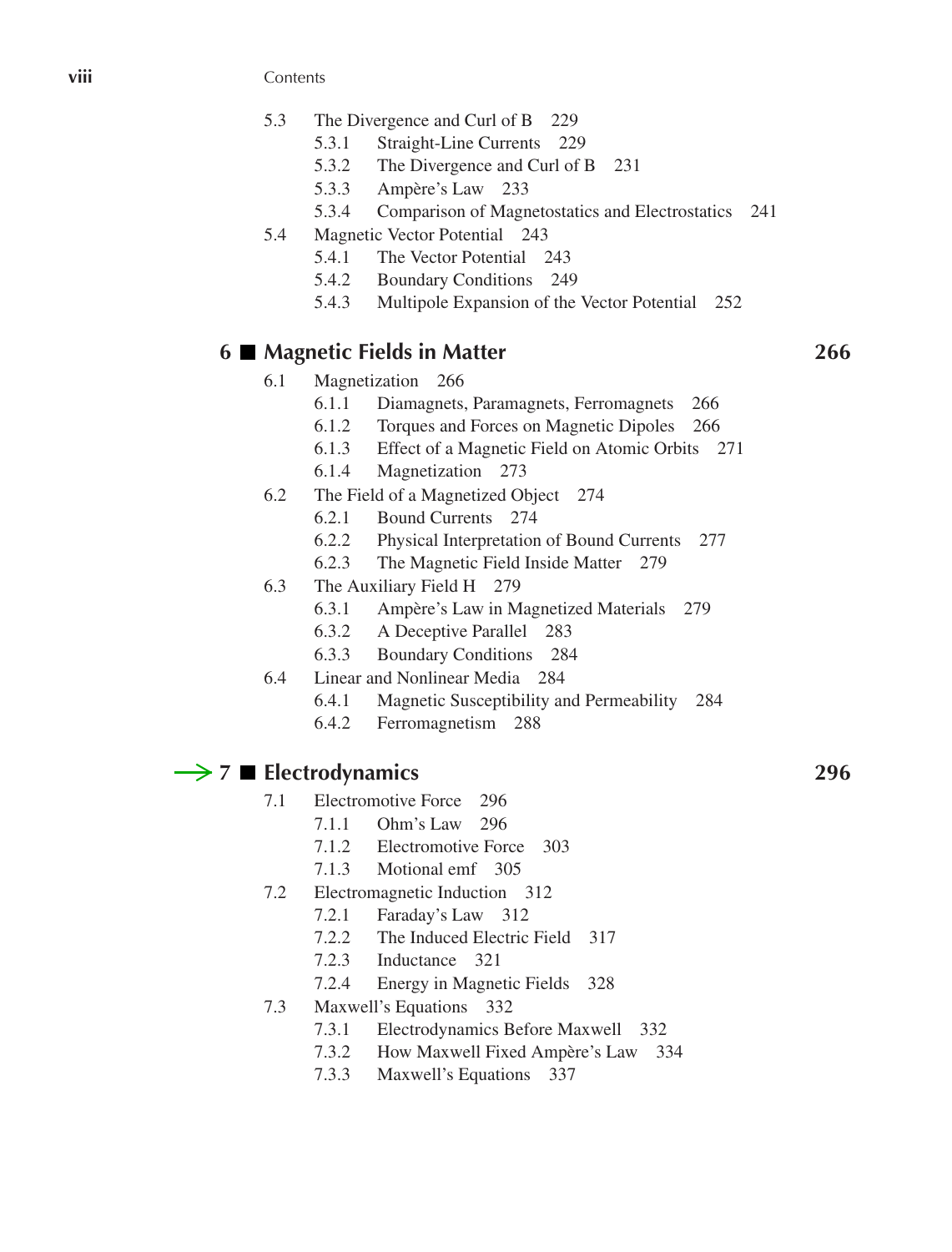Contents **ix**

- 7.3.4 Magnetic Charge 338
- 7.3.5 Maxwell's Equations in Matter 340
- 7.3.6 Boundary Conditions 342

## **8 Conservation Laws 356**

- $\rightarrow$  8.1 Charge and Energy 356
	- 8.1.1 The Continuity Equation 356
	- 8.1.2 Poynting's Theorem 357
	- 8.2 Momentum 360
		- 8.2.1 Newton's Third Law in Electrodynamics 360
		- 8.2.2 Maxwell's Stress Tensor 362
		- 8.2.3 Conservation of Momentum 366
		- 8.2.4 Angular Momentum 370
	- 8.3 Magnetic Forces Do No Work 373

# **9 Electromagnetic Waves 382**

- $\rightarrow$  9.1 Waves in One Dimension 382
	- 9.1.1 The Wave Equation 382
	- 9.1.2 Sinusoidal Waves 385
	- 9.1.3 Boundary Conditions: Reflection and Transmission 388
	- 9.1.4 Polarization 391
- $\rightarrow$  9.2 Electromagnetic Waves in Vacuum 393
	- 9.2.1 The Wave Equation for E and B 393
	- 9.2.2 Monochromatic Plane Waves 394
	- 9.2.3 Energy and Momentum in Electromagnetic Waves 398
- $\rightarrow$  9.3 Electromagnetic Waves in Matter 401
	- 9.3.1 Propagation in Linear Media 401
	- 9.3.2 Reflection and Transmission at Normal Incidence 403
	- 9.3.3 Reflection and Transmission at Oblique Incidence 405
	- 9.4 Absorption and Dispersion 412
		- 9.4.1 Electromagnetic Waves in Conductors 412
		- 9.4.2 Reflection at a Conducting Surface 416
		- 9.4.3 The Frequency Dependence of Permittivity 417
	- 9.5 Guided Waves 425
		- 9.5.1 Wave Guides 425
		- 9.5.2 TE Waves in a Rectangular Wave Guide 428
		- 9.5.3 The Coaxial Transmission Line 431

### **10** Potentials and Fields **436**

- 10.1 The Potential Formulation 436
	- 10.1.1 Scalar and Vector Potentials 436
	- 10.1.2 Gauge Transformations 439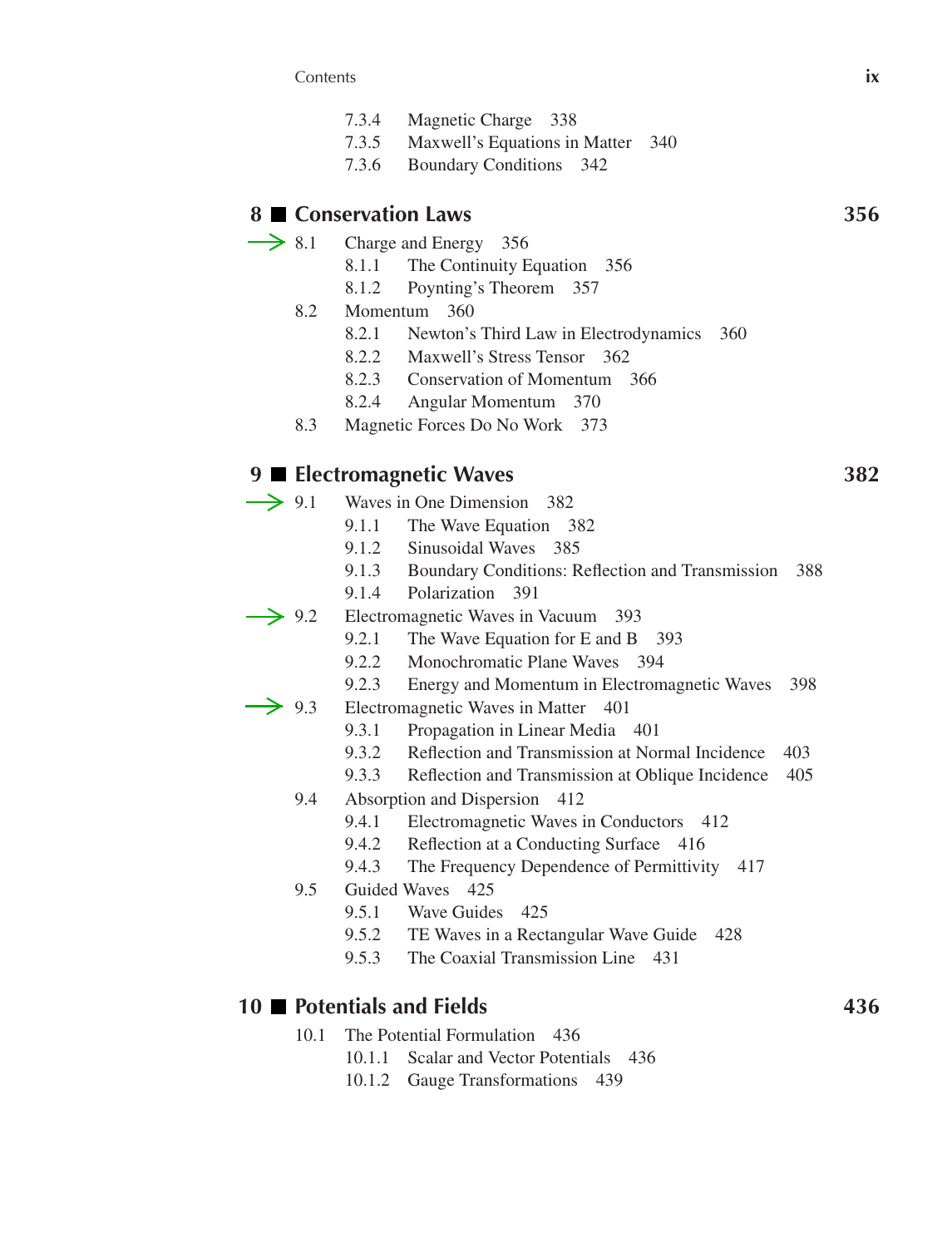**x** Contents

- 10.1.3 Coulomb Gauge and Lorenz Gauge 440
- 10.1.4 Lorentz Force Law in Potential Form 442
- 10.2 Continuous Distributions 444
	- 10.2.1 Retarded Potentials 444
	- 10.2.2 Jefimenko's Equations 449
- 10.3 Point Charges 451
	- 10.3.1 Liénard-Wiechert Potentials 451
	- 10.3.2 The Fields of a Moving Point Charge 456

### **11 Radiation 466**

- 11.1 Dipole Radiation 466
	- 11.1.1 What is Radiation? 466
	- 11.1.2 Electric Dipole Radiation 467
	- 11.1.3 Magnetic Dipole Radiation 473
	- 11.1.4 Radiation from an Arbitrary Source 477
- 11.2 Point Charges 482
	- 11.2.1 Power Radiated by a Point Charge 482
	- 11.2.2 Radiation Reaction 488
	- 11.2.3 The Mechanism Responsible for the Radiation Reaction 492

### **12 Electrodynamics and Relativity 502**

- 12.1 The Special Theory of Relativity 502
	- 12.1.1 Einstein's Postulates 502
	- 12.1.2 The Geometry of Relativity 508
	- 12.1.3 The Lorentz Transformations 519
	- 12.1.4 The Structure of Spacetime 525
- 12.2 Relativistic Mechanics 532
	- 12.2.1 Proper Time and Proper Velocity 532
	- 12.2.2 Relativistic Energy and Momentum 535
	- 12.2.3 Relativistic Kinematics 537
	- 12.2.4 Relativistic Dynamics 542
- 12.3 Relativistic Electrodynamics 550
	- 12.3.1 Magnetism as a Relativistic Phenomenon 550
	- 12.3.2 How the Fields Transform 553
	- 12.3.3 The Field Tensor 562
	- 12.3.4 Electrodynamics in Tensor Notation 565
	- 12.3.5 Relativistic Potentials 569

### **A Vector Calculus in Curvilinear Coordinates 575**

- A.1 Introduction 575
- A.2 Notation 575